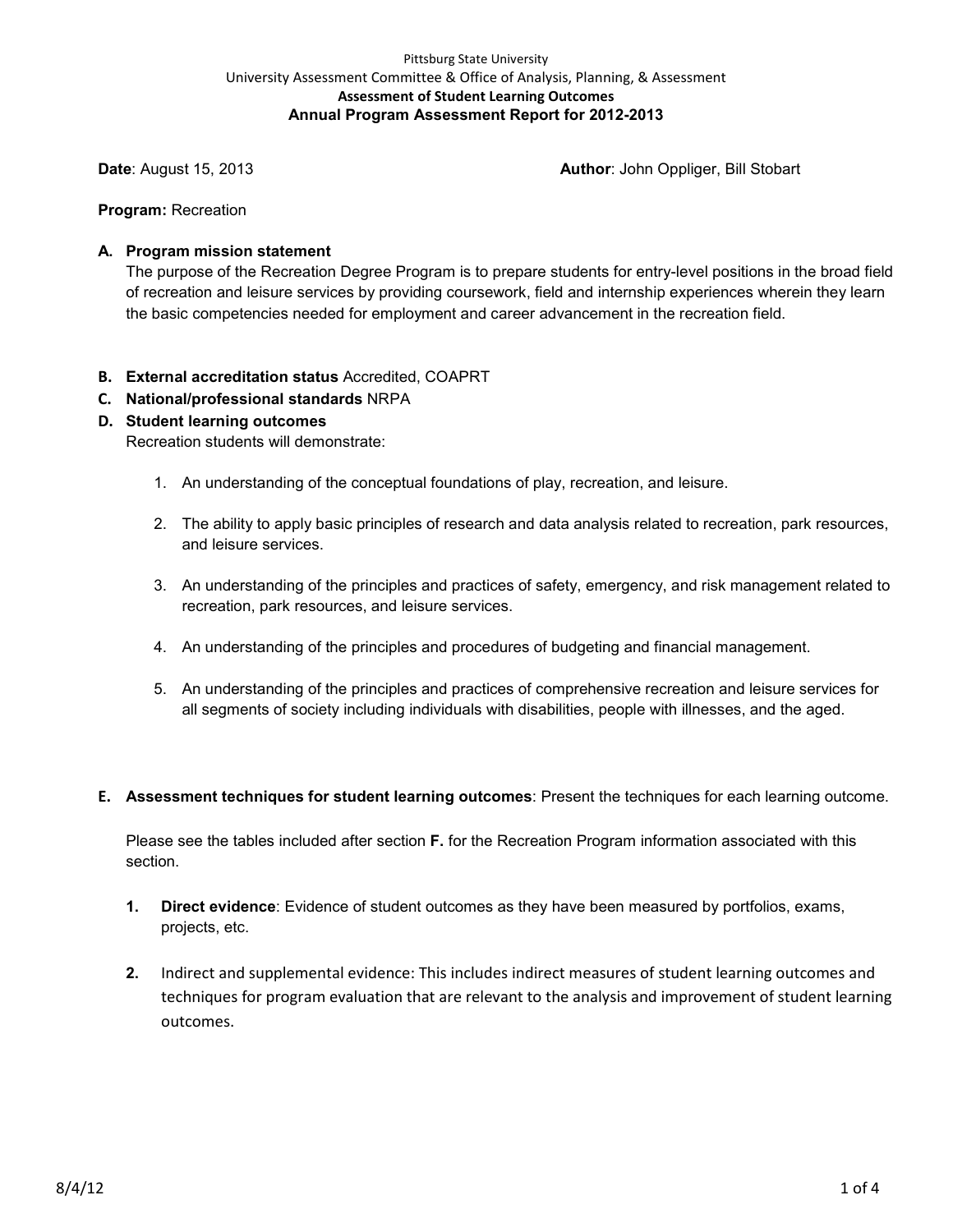**F.** Results for the student learning outcomes.

| 1. Understanding of the conceptual foundations of play, recreation, and leisure. |                |            |        |            |             |             |  |  |
|----------------------------------------------------------------------------------|----------------|------------|--------|------------|-------------|-------------|--|--|
| Performance Indicator                                                            | Course(s) or   | Method of  | Data   | Assessment | Target      | Performance |  |  |
|                                                                                  | Activity       | Assessment | Source | Cycle      | Performance |             |  |  |
| Demonstrated                                                                     | <b>REC 160</b> | Exams,     | Course | Completion | 80%         | 2010 66%    |  |  |
| knowledge of                                                                     |                | quizzes &  | grade  | of         |             | 2011 86%    |  |  |
| conceptual                                                                       |                | papers     |        | course     |             | 2012 78%    |  |  |
| foundations                                                                      |                |            |        |            |             |             |  |  |

 2. Ability to apply basic principles of research and data analysis related to recreation, park resources, and leisure services

| Performance Indicator | Course(s) or   | Method of   | Data   | Assessment | Target      | Performance |
|-----------------------|----------------|-------------|--------|------------|-------------|-------------|
|                       | Activity       | Assessment  | Source | Cvcle      | Performance |             |
| Application of        | <b>REC 419</b> | Research    | Course | Completion | 80%         | 2010 100%   |
| research and data     |                | project and | grade  | оf         |             | 2011 77%    |
| analysis              |                | tests       |        | course     |             | 2012 73%    |
|                       |                |             |        |            |             |             |

| Understanding the principles and practices of safety, emergency, and risk management related to<br>3.<br>recreation, park resources, and leisure services. |                |             |        |            |             |             |  |  |
|------------------------------------------------------------------------------------------------------------------------------------------------------------|----------------|-------------|--------|------------|-------------|-------------|--|--|
| Performance Indicator                                                                                                                                      | Course(s) or   | Method of   | Data   | Assessment | Target      | Performance |  |  |
|                                                                                                                                                            | Activity       | Assessment  | Source | Cycle      | Performance |             |  |  |
| Demonstrated                                                                                                                                               | <b>REC 311</b> | Recreation  | Course | Completion | 80%         | 2010 72%    |  |  |
| knowledge of risk                                                                                                                                          |                | program     | grade  | of         |             | 2011 77%    |  |  |
|                                                                                                                                                            |                | safety/risk |        | course     |             | 2012 72%    |  |  |
|                                                                                                                                                            |                | manageme    |        |            |             |             |  |  |
|                                                                                                                                                            |                | nt project  |        |            |             |             |  |  |
|                                                                                                                                                            |                | and tests   |        |            |             |             |  |  |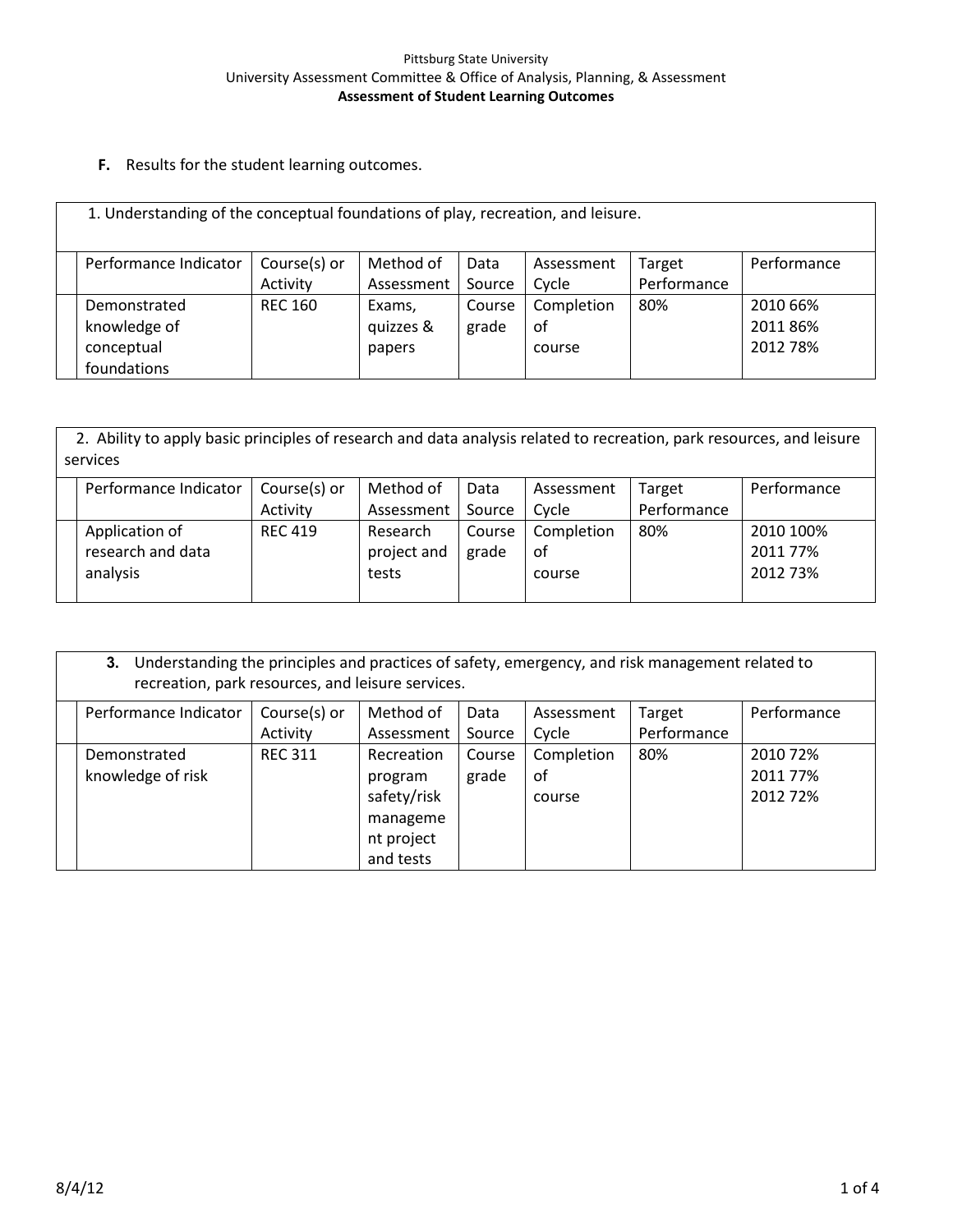#### Pittsburg State University University Assessment Committee & Office of Analysis, Planning, & Assessment **Assessment of Student Learning Outcomes**

| 4. | Understanding of the principles and procedures of budgeting and financial management. |                |             |        |            |             |             |  |  |  |
|----|---------------------------------------------------------------------------------------|----------------|-------------|--------|------------|-------------|-------------|--|--|--|
|    |                                                                                       |                |             |        |            |             |             |  |  |  |
|    | Performance Indicator                                                                 | Course(s) or   | Method of   | Data   | Assessment | Target      | Performance |  |  |  |
|    |                                                                                       | Activity       | Assessment  | Source | Cycle      | Performance |             |  |  |  |
|    | Demonstrated                                                                          | <b>REC 320</b> | Project and | Course | Completion | 80%         | 2010 73%    |  |  |  |
|    | knowledge of                                                                          |                | tests       | grade  | 0f         |             | 2011 77%    |  |  |  |
|    | budgeting                                                                             |                |             |        | course     |             | 2012 53%    |  |  |  |
|    |                                                                                       |                |             |        |            |             |             |  |  |  |

| Understanding of the principles and practices of comprehensive recreation and leisure services for all<br>5.<br>segments of society including individuals with disabilities, people with illnesses, and the aged. |                                                                                                                                                               |                |                                  |                 |                            |     |                                  |  |  |
|-------------------------------------------------------------------------------------------------------------------------------------------------------------------------------------------------------------------|---------------------------------------------------------------------------------------------------------------------------------------------------------------|----------------|----------------------------------|-----------------|----------------------------|-----|----------------------------------|--|--|
|                                                                                                                                                                                                                   | Performance Indicator<br>Course(s) or<br>Performance<br>Method of<br>Data<br>Assessment<br>Target<br>Performance<br>Assessment<br>Activity<br>Source<br>Cycle |                |                                  |                 |                            |     |                                  |  |  |
|                                                                                                                                                                                                                   | Demonstrated<br>knowledge applicable<br>across groups                                                                                                         | <b>REC 470</b> | Tests,<br>projects<br>and papers | Course<br>grade | Completion<br>οf<br>course | 80% | 2010 53%<br>2011 66%<br>2012 65% |  |  |

**Indirect and supplemental evidence**: This includes indirect measures of student learning outcomes and techniques for program evaluation that are relevant to the analysis and improvement of student learning outcomes.

Support of indirect and supplemental evidence relevant to student learning is addressed in section I, Faculty Plan for Improvement of Student Learning. Currently, the view is that the only relevant evidence is 1) the number of students attending a professional conference and 2) the success students have had completing internships. All students in the degree program must attend at least one conference/convention (REC 461 Professional Conference) during their program of study and this includes joining a professional association. No data has been compiled on a yearly basis, but students can't graduate without meeting this requirement. REC 498 Internship in Recreation is completed at the end of the program. The internship requires full-time work for a minimum of fourteen (14) consecutive weeks and 560 clock hours. Over the last three years (2010-2012) 64/64 students successfully completed the internship.

# **G. Results of Student Learning**

- 1. The direct evidence of student learning over time indicates that students are not meeting the student learning outcomes identified in section F.
- 2. The indirect and supplemental evidence of student learning outcomes has been met as determined by Professional membership, attendance at a conference and successful completion of internships.

# **H. Faculty's Analysis & Interpretation of Results**

The student learning outcomes have been viewed as non-acceptable. The course grades indicate that far too few students are meeting the 80% target performance in the courses and their content which relate directly to the outcomes listed. Faculty discussions have included the quality/seriousness of students as well as the problems they may have with specific learning assignments.

The department has ceased using its departmental surveys due to low return rates and lack of relevance to this report.